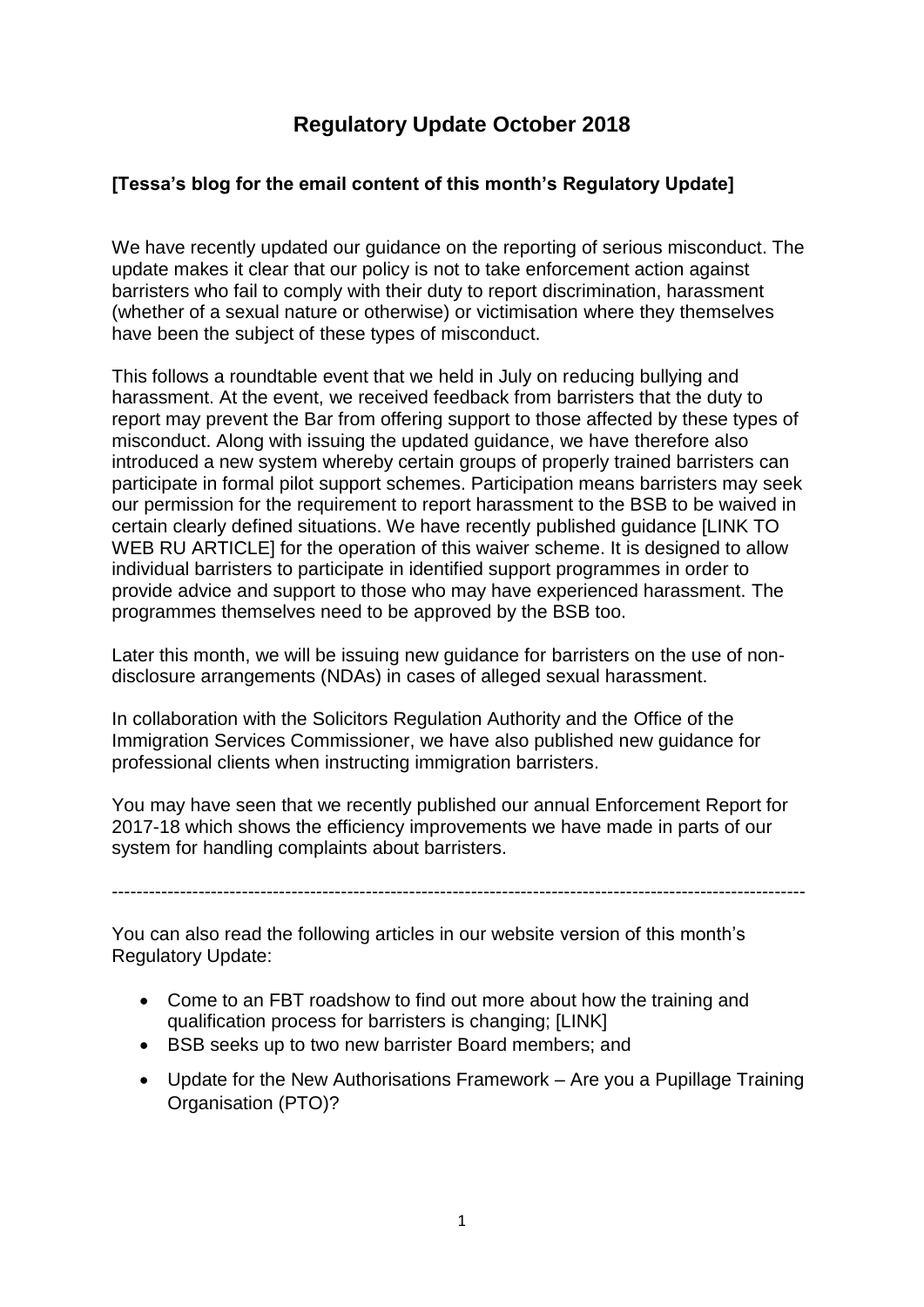## **[RU articles to appear only on the website – ie not in the email]**

#### **Updated guidance about the reporting of serious misconduct of others**

We have recently updated our guidance regarding reporting serious misconduct of others to make it clear that our policy is not to take enforcement action against barristers who fail to comply with their duty to report discrimination, harassment (whether of a sexual nature or otherwise) or victimisation where they themselves have been the subject of these types of misconduct.

The full guidance is available on [our website.](https://www.barstandardsboard.org.uk/media/1666565/reporting_serious_misconduct_of_others__september_2018_.pdf) Paragraph 16 relates to the reporting of discrimination, harassment and victimisation. As it is the only section that has been updated, here is the relevant paragraph in full:

16. If the matter relates to conduct which affects you personally, you still remain under an obligation to report serious misconduct to the BSB. However, the BSB will treat any report of discrimination, harassment (whether of a sexual nature or otherwise), or victimisation as sensitively as possible and will not act without first consulting the person who has been affected. Given the sensitivity of this issue, the BSB has a policy of not taking enforcement action for failing to comply with the duty to report if you may have been the subject of these types of misconduct. Nevertheless, we would encourage you to report matters to the BSB and we will always treat such reports sensitively.

#### **Pilot harassment support scheme waiver guidance**

We have recently published new quidance to allow pilot schemes under which groups of properly trained barristers can seek permission for the requirement to report harassment directly to the BSB to be waived in certain clearly defined situations. This is in response to concerns that the reporting requirement may prevent the provision of support and guidance to those who may have experienced harassment.

Under the new arrangements, being granted a waiver from the duty to report exempts individual barristers – but only if they are properly trained and participate in identified support programmes – so that they can provide advice and support to a person who may have experienced harassment.

Organisations whose individual advisers have been granted the waiver have to put in place anonymised records collection to share with us at regular intervals to inform our understanding of the risks and outcomes of these pilots.

## **New guidance for professional clients when instructing immigration barristers**

After input from practising immigration barristers, the Solicitors' Regulation Authority (SRA) and the Office of the Immigration Services Commissioner (OISC), we have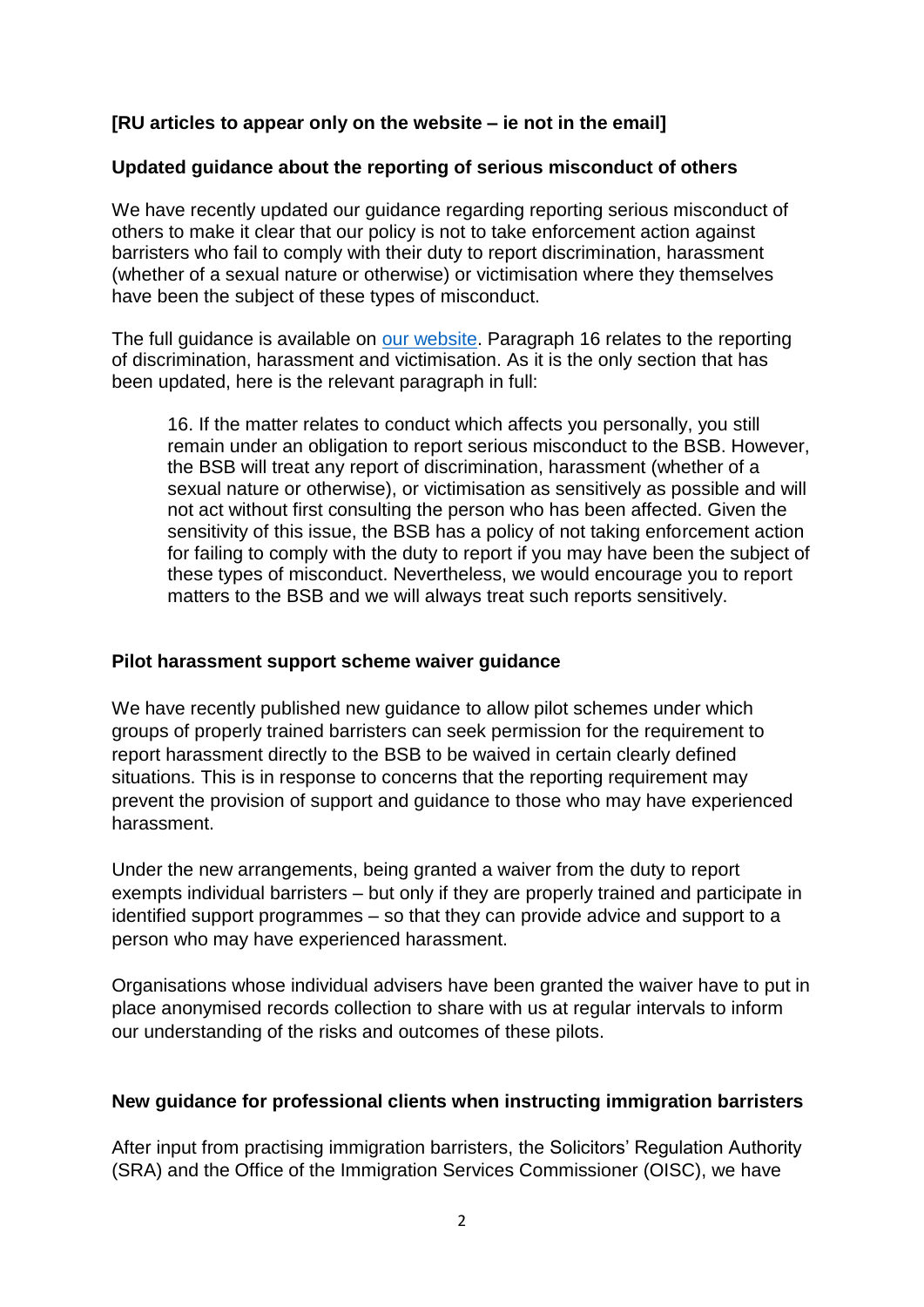published new guidance for professional clients of barristers and advisers regulated by OISC, to provide them with useful information when instructing immigration barristers.

This guidance is the latest in a series of immigration guidance documents we have published following our [2016 Immigration Thematic Review.](https://www.barstandardsboard.org.uk/media-centre/press-releases-and-news/bsb-conducts-thematic-review-on-immigration-services,-adopts-recommendations/) The review identified three key risks in the way that the market for immigration legal services operates: access to justice, poorly informed consumers, and the quality of advice and standards of service.

In June 2017, we published [guidance for the public](https://www.barstandardsboard.org.uk/media/1837125/need_help_with_your_immigration_and_asylum_issues_-_for_web.pdf) and [for professionals](https://www.barstandardsboard.org.uk/media/1837121/immigration_guidance_for_professionals_report_-_for_web.pdf) on immigration and asylum related legal issues. In April 2018, we published an online [guide for barristers working with vulnerable immigration clients.](https://www.barstandardsboard.org.uk/42581.aspx)

The latest guidance aims to ensure that professional clients, OISC advisors and barristers understand their respective roles and that all parties work together in a way that delivers an effective service to the client.

## **BSB improves efficiency in complaint handling**

We have published our [Enforcement](https://www.barstandardsboard.org.uk/media/1955260/annual_enforcement_report_2017-18_-_final.pdf) Report for 2017-18.

The report provides an overview of our enforcement work during the year and includes statistics about the volume, trends and outcomes of complaints about barristers, including disciplinary proceedings.

The report shows that our timeliness in handling complaints has generally improved. Over 84% of cases were completed within our service standards, the highest performance since records began in 2013-14. The average time it took to conclude cases of all types also decreased from 2.8 months in 2016-17 to 1.8 months this year, which is a reduction of 60% since 2014-15.

Other statistical information in the report includes:

- the volume of enquiries and reports about possible misconduct by barristers (known as "pre-complaints") received by the BSB rose to 1,024 in 2017-18 from 963 in 2016-17;
- the number of complaints about barristers increased significantly in 2017-18, up 29% on last year with 475 formal complaints being made - the highest number of new complaints opened in one year since 2013-14;
- reports from the profession about serious misconduct increased to 133 this year compared to 110 in 2016-17. 44% of all such reports were assessed as not requiring regulatory action, indicating that the Bar is still erring on the side of caution when making reports;
- reports of sexual harassment by barristers increased from none in 2016-17 to eight in 2017-18. Of those eight, three resulted in formal complaints being raised by the BSB. Two of these resulted in referrals to disciplinary action and one is awaiting consideration by our Professional Conduct Committee (PCC).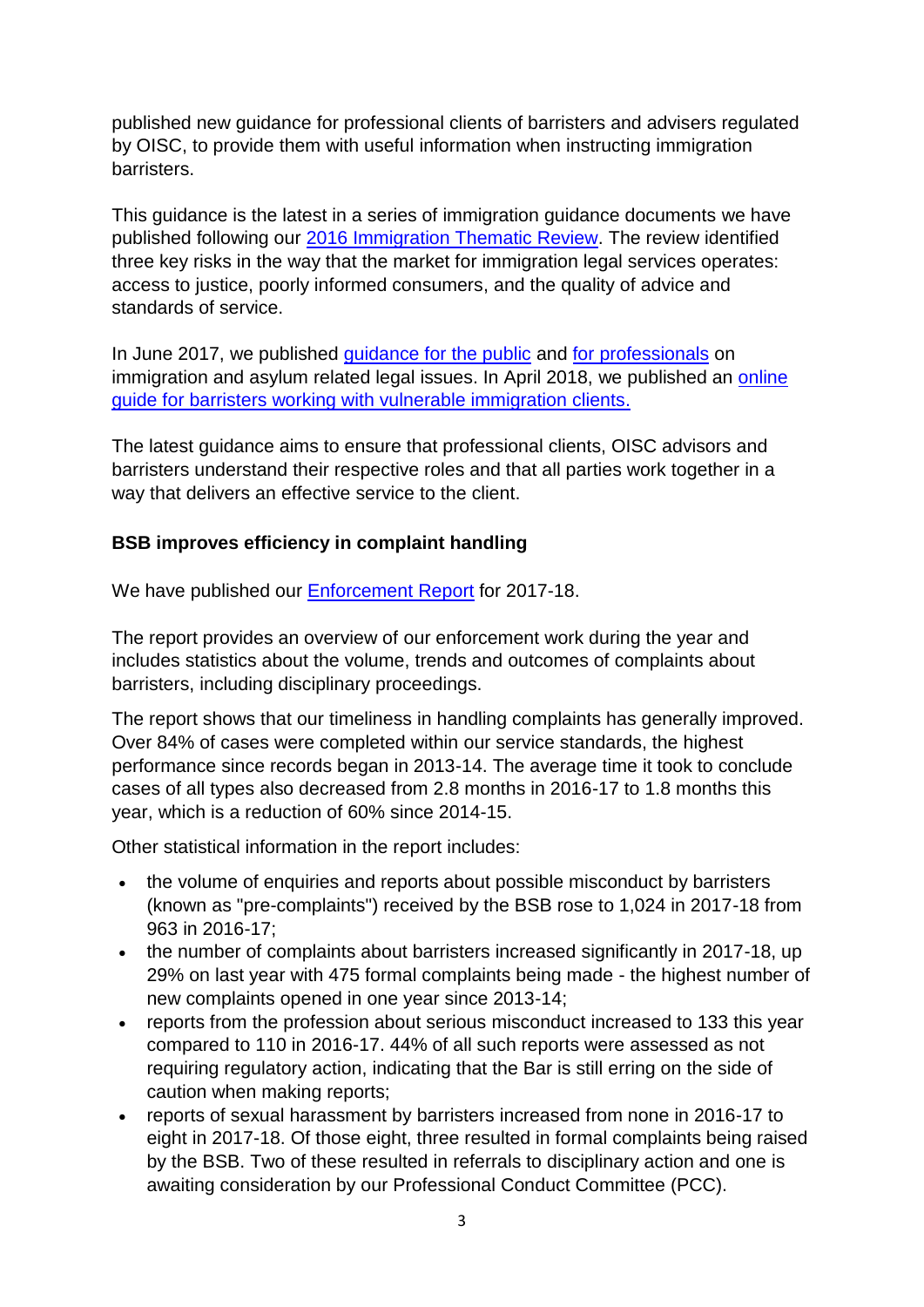- of all the complaints received or raised during the year, fewer were referred to disciplinary action this year compared to last year - down from 62 in 2016-17 to 47 in 2017-18; and
- the number of barristers disbarred in 2017-18 went down substantially from 20 in 2016-17 to six in 2017-18.

In July, we published our full Annual [Report,](https://www.barstandardsboard.org.uk/media/1945100/bsb_annual_report_2017-18.pdf) which contains a summary of our other regulatory work during 2017-18.

## **BSB seeks up to two new barrister Board members**

The Bar Standards Board (BSB) has begun the process to recruit up to two new barrister Board members.

The successful applicants will work with others on the Board to govern and oversee the regulator's work.

The Board seeks members with a wide variety of practice experience, but it would particularly welcome applications from barristers practising at the Criminal Bar, the Family Bar, the Young Bar and from those practising outside London or the southeast, who would complement the skills and experience of its current Board members.

The closing date for applications for the position is 9am on Monday 22 October 2018. Interviews will be held in central London on the morning of Monday 19 November.

More information about the vacancies and the application process can be found on the BSB [website.](https://www.barstandardsboard.org.uk/media/1954156/candidate_pack.pdf)

#### **Come to an FBT roadshow to find out more about how the training and qualification process for barristers is changing.**

From this month we are launching a series of roadshows across the circuits (insert link to event webpage) to raise awareness about our plans to [change the training](https://www.barstandardsboard.org.uk/qualifying-as-a-barrister/future-requirements/future-bar-training/future-ways-to-qualify-as-a-barrister/)  [and qualification process](https://www.barstandardsboard.org.uk/qualifying-as-a-barrister/future-requirements/future-bar-training/future-ways-to-qualify-as-a-barrister/) for becoming a barrister. Roadshows and events are planned as follows:

- Park Square Chambers, Leeds, 6 Park Square East, Leeds LS1 2LW, 6pm 7pm, 18 October 2018;
- Bar Council Pupillage Fair, Bush House, Strand, London WC2R 1ES, 10am 4pm, 27 October 2018
- Midland Circuit roadshow, St Ives Chambers, 1-3 Whittall Street, Birmingham, B4 6DH, 6pm – 7pm, 7 November 2018;
- The BSB, 289-293 High Holborn, London, WC1V 7HZ, 6pm 7pm, 15 November 2018;
- Deans Court Chambers, 24 St. John Street, Greater Manchester, M3 4DF, 6pm – 7pm, 20 November 2018;
- Bar Conference, 61-65 Great Queen St, London WC2B 5DA, 2pm-3pm, 24 November 2018, [book your place online;](https://www.barcouncil.org.uk/supporting-the-bar/conferences,-training-and-other-events/2018/november/annual-and-young-bar-conference-2018/)